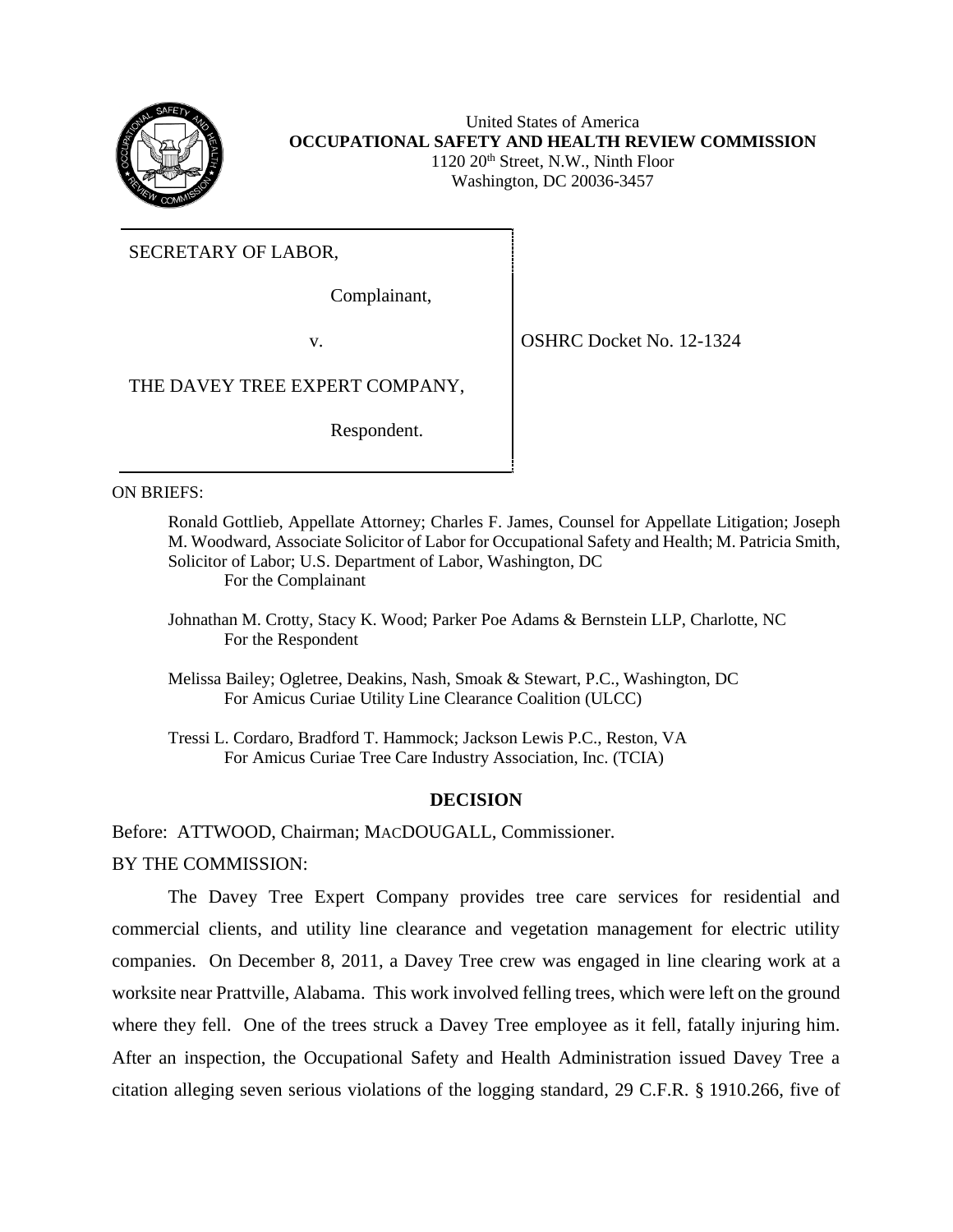which were later withdrawn by the Secretary. Under the two remaining citation items, the Secretary alleged a violation of  $\S$  1910.266(d)(2)(ii) (first-aid kits in logging operations) with a proposed penalty of \$2,805, and a violation of  $\S$  1910.266(d)(6)(i) (work areas in logging operations) with a proposed penalty of \$7,000. Following a hearing, former Administrative Law Judge Ken S. Welsch issued a decision vacating the citation on the ground that the logging standard does not apply to the cited conditions.<sup>1</sup>

In *The Davey Tree Expert Company*, OSHRC Docket No. 11-2556, which we also issue today, we held that the scope and application provisions of the logging standard, §§ 1910.266(b)(1)-(2), read together with the definition of "logging operations," § 1910.266(c),<sup>2</sup> unambiguously establish that the phrase "felling and moving trees and logs from the stump to the point of delivery" describes the logging *process*, which involves both felling trees and moving the felled trees. In other words, both felling and moving must be present for the logging standard's requirements to apply. Accordingly, we conclude that the logging standard does not apply to the line clearance work performed by Davey Tree at the cited worksite and vacate the citation. SO ORDERED.

> /s/ Cynthia L. Attwood Chairman

/s/

Heather L. MacDougall

Dated: February 26, 2016 Commissioner

 $§ 1910.266(c).$ 

 $<sup>1</sup>$  In his decision, the judge expressly stated he was applying the reasoning from Administrative</sup> Law Judge Dennis L. Phillips's decision in *The Davey Tree Expert Co.*, No. 11-2556 (OSHRC ALJ Jun. 19, 2013), which involved the same type of work and the same applicability issue.

<sup>2</sup> The definition reads as follows:

Operations associated with felling and moving trees and logs from the stump to the point of delivery, such as, but not limited to, marking danger trees and trees/logs to be cut to length, felling, limbing, bucking, debarking, chipping, yarding, loading, unloading, storing, and transporting machines, equipment and personnel to, from and between logging sites.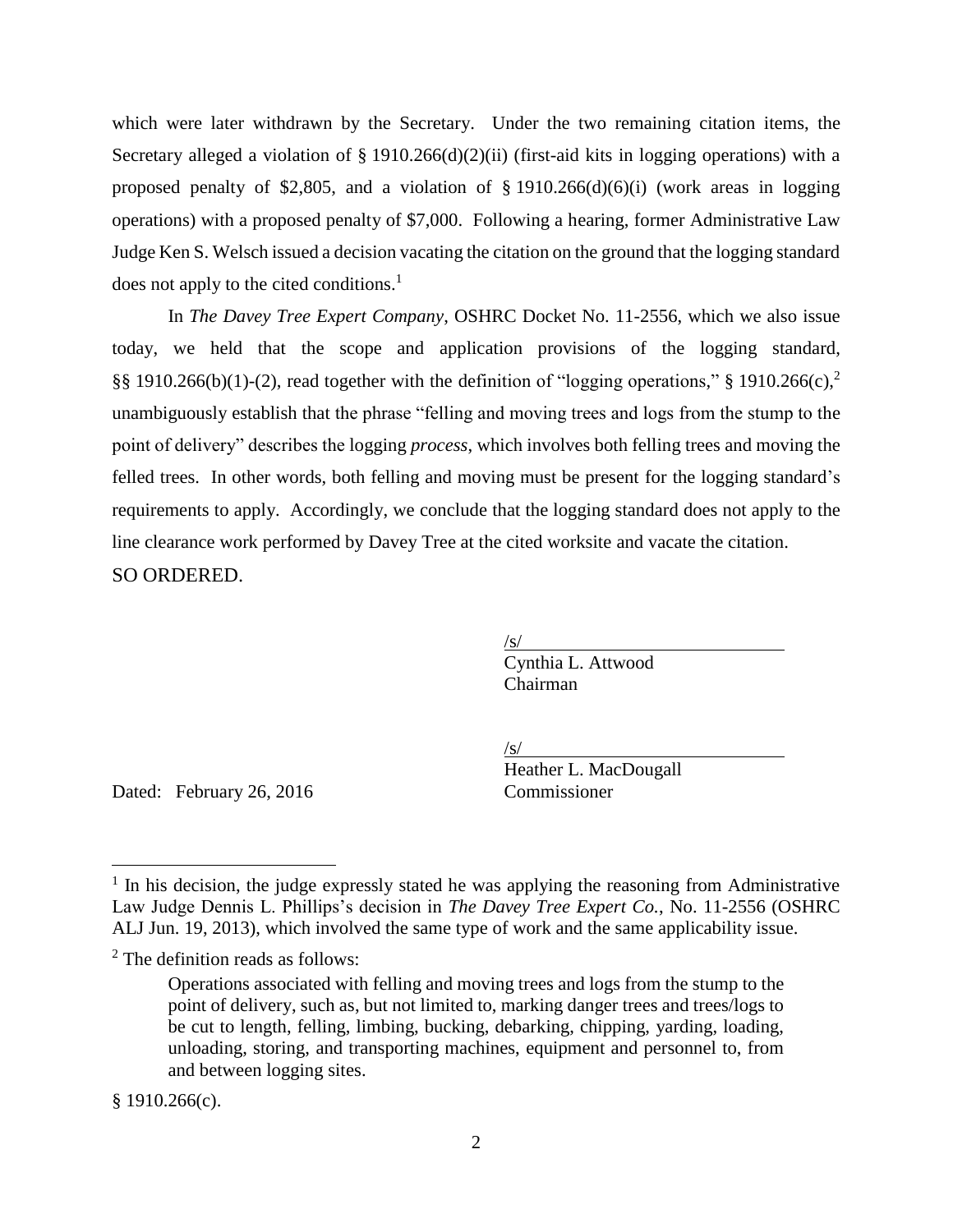### United States of America **OCCUPATIONAL SAFETY AND HEALTH REVIEW COMMISSION** 1120 20th Street, N.W., Ninth Floor Washington, DC 20036-3457

## SECRETARY OF LABOR,

Complainant

v.

OSHRC Docket No. 12-1324

THE DAVEY TREE EXPERT COMPANY,

Respondent.

Appearances:

Melanie Paul, Esq., and Brooke D. Werner McEckron, Esq. U. S. Department of Labor, Office of the Solicitor, Atlanta, Georgia For Complainant

Stacy K. Wood, Esq., and Jonathan M. Crotty, Esq. Parker Poe, Charlotte, North Carolina For Respondent

Before:Administrative Law Judge Ken S. Welsch

### DECISION AND ORDER

The Davey Tree Expert Company (Davey Tree) provides tree and landscape services for residential and commercial customers throughout the United States and Canada. On December 8, 2011, Davey Tree employees were felling dead trees located near power lines in Prattville, Alabama. One of the trees struck a Davey Tree employee as it fell, killing him.

The Occupational Safety and Health Administration (OSHA) conducted an inspection of the site of the fatality. On June 6, 2012, the Secretary issued a citation to Davey Tree alleging seven serious violations of 29 C.F.R. § 1910.266, OSHA's logging standard.

Davey Tree timely contested the citation. The court held a hearing in this matter on June 25, 26, and 27, 2013, in Atlanta, Georgia. Davey Tree stipulates the Commission has jurisdiction over the proceeding under § 10(c) of the Occupational Safety and Health Act of 1970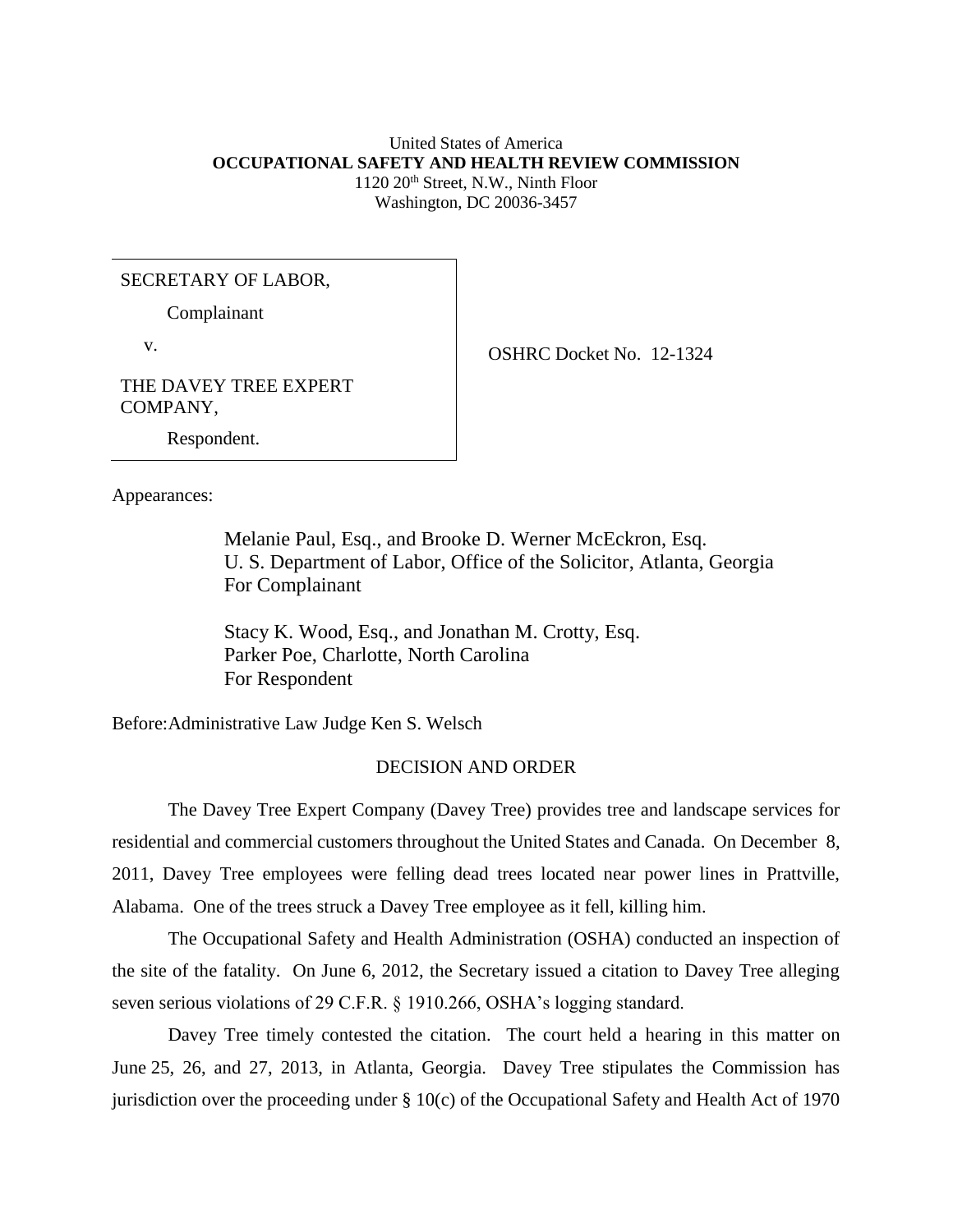(Act) and that it is a covered business under § 3(5) of the Act (Tr. 5-6). The parties have filed post-hearing briefs.

Prior to the hearing. The Secretary withdrew Items 2, 3a, 4a, 4b, and 4c (Tr. 3-4). Left for consideration are Item 1 and Item 3b. Item 1 alleges a serious violation of 29 C.F.R. § 1910.266(d)(2)(ii), for failing to ensure its onsite first-aid kit contained the minimum required items. The Secretary proposed a penalty of \$2,805.00 for Item 1. Item 3b alleges a serious violation of 29 C.F.R. § 1910.266(d)(6)(i) for failing to ensure its employees were adequately spaced so that the actions of one employee would not create a hazard for any other employee. The Secretary proposed a penalty of \$7,000.00 for this item.

Davey Tree argues that it was not engaged in a logging operation at the time of the employee fatality and, thus, the logging standard is not applicable. If the logging standard is found to be applicable, Davey Tree contends it lacked fair notice of its applicability. Davey Tree asserts it is an arborist and its work near electrical lines is covered under 29 C.F.R. § 1910.269, "Electric power generation, transmission, and distribution."

For the reasons discussed below, the court determines the Secretary failed to establish 29 C.F.R. § 1910.266 applies to the cited conditions. Item 1 and Item 3b are vacated and no penalties are assessed.

### Background

Davey Tree was founded in 1880 by John Davey and is an employee-owned company with approximately 7,500 employees. Its corporate office is in Kent, Ohio. According to its corporate director of safety, Joseph Tommasi, Davey Tree "is the largest full-service tree and landscape company in the United States and Canada" (Tr. 447-448, 450).

Since the 1920s, Davey Tree has provided line clearance services to utility companies throughout the United States and Canada. Line clearance services include pruning trees and trimming vegetation away from the right-of-way on either side of electrical lines. Occasionally, Davey Tree will cut down (fell) dead trees that pose a hazard of falling onto the electrical lines. Approximately five percent of Davey Tree's services involve the felling of dead trees (Tr. 452- 453, 514).

Effective January 1, 2011, Davey Tree entered into a three-year contract with Alabama Power (Exh. C-16; Tr. 342). The contract required the felling of trees that were "less than 10 inches in diameter at breast height ("DBH") and fast growing 'weed' trees that are under or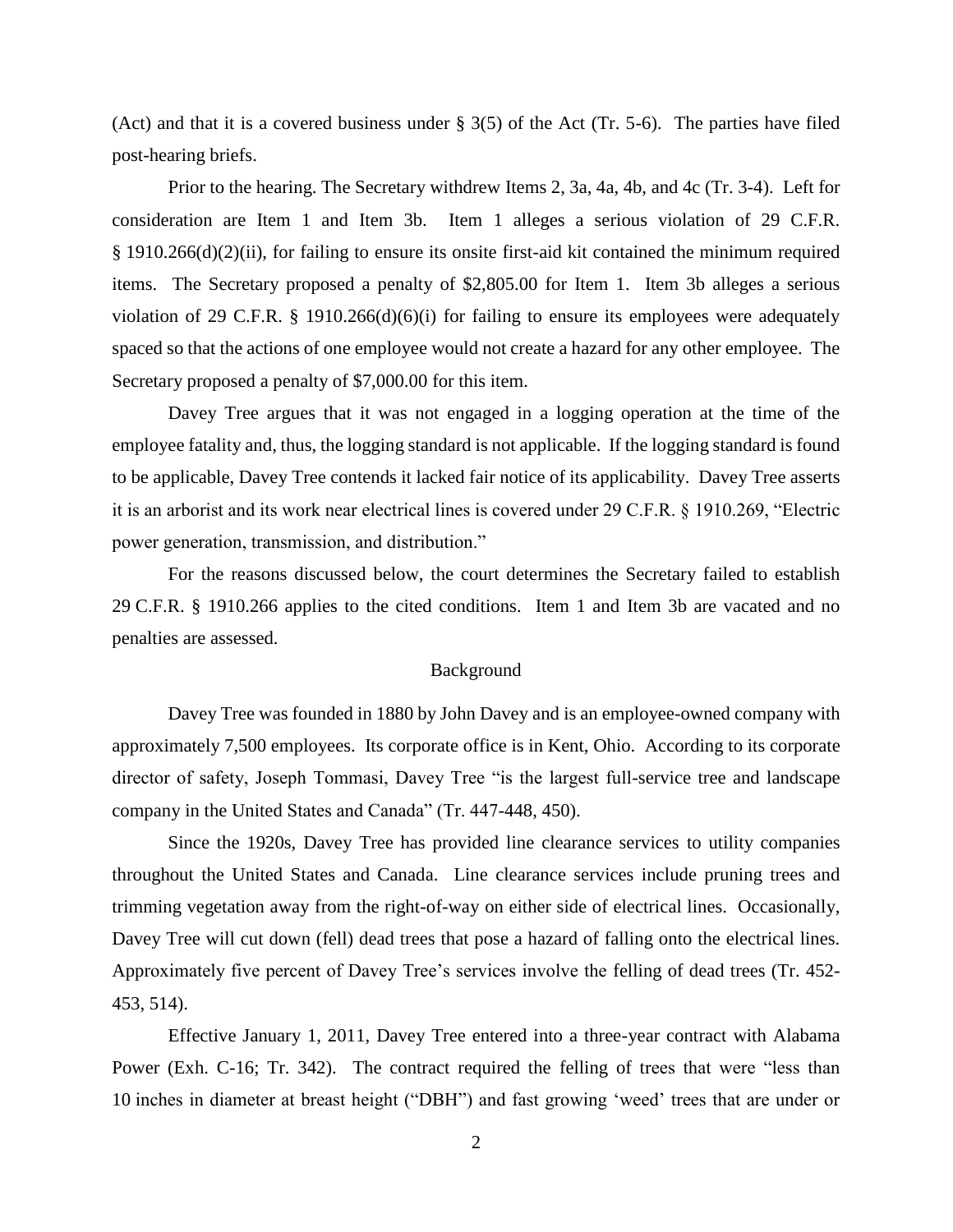within 15 feet of the central line of the pole line" (Exh C-16, Attachment 2,  $\parallel$  6). The contract also required the felling of "trees that are dead, diseased, or otherwise threatening the operation of the company's electrical system." *Id*. The contract covered the felling of dead trees that posed a danger to the electrical lines in Alabama Power's system throughout the state (Tr. 344-346).

Davey Tree performs two types of work under the Alabama Power contract: hot-spotting and mileage work. Under hot-spotting, Alabama Power designates the trees to be cut down and Davey Tree has the discretion to remove additional trees it identifies as hazardous. Under mileage work (which is regular maintenance work), Alabama Power pays Davey Tree by the mile and by the number of trees that it cuts down, although the price per tree varies by the DBH of the tree. Mileage work is done as part of a "full cycle" where Davey Tree starts at a substation and goes to the end, trimming vegetation, along with felling selected trees (Tr. 346-348, 400).

Davey Tree began working on a hot-spot ticket approximately one week before the accident. The General Foreman for Davey Tree, testified the company performed work along 39.81 miles of Alabama Power's electrical lines near the Prattville area. Five two-man crews performed the work. The General Foreman testified Davey Tree cut down approximately 80 trees in the Prattville area. Davey Tree felled approximately 20 of the trees from the stump. The other trees were taken out in pieces, using a bucket truck (Tr. 172, 183, 188-190).

Davey Tree's tree felling plan requires that notch cuts be used on all trees greater than 5 inches in DBH. Three cuts are required to fell a tree: the notch cut, consisting of a face cut and an undercut, and a back cut an inch or two above the notch cut. The notch cut controls the direction of the fall. The notch and back cut create a hinge (the portion of the tree left intact) which guides the tree to the ground. A bypass is a hazardous condition that occurs when a sawyer fails to match his horizontal and angle cuts. It can cause a tree to fall in an unintended direction.

Davey Tree instructs its employees to use ropes (pull lines) to help guide the trees away from electrical lines. Its safety policy calls for employees handling pull lines to stay at least 1½ times the height of the tree length away from the tree being felled (Exh. C-12).

### December 8, 2011, Fatality

On December 8, 2011, a combined crew of seven Davey Tree employees set out to cut down five designated trees using a chainsaw and ropes. Normally the crew would have used a bucket truck to remove the trees in sections, but it had rained the previous night and it was too wet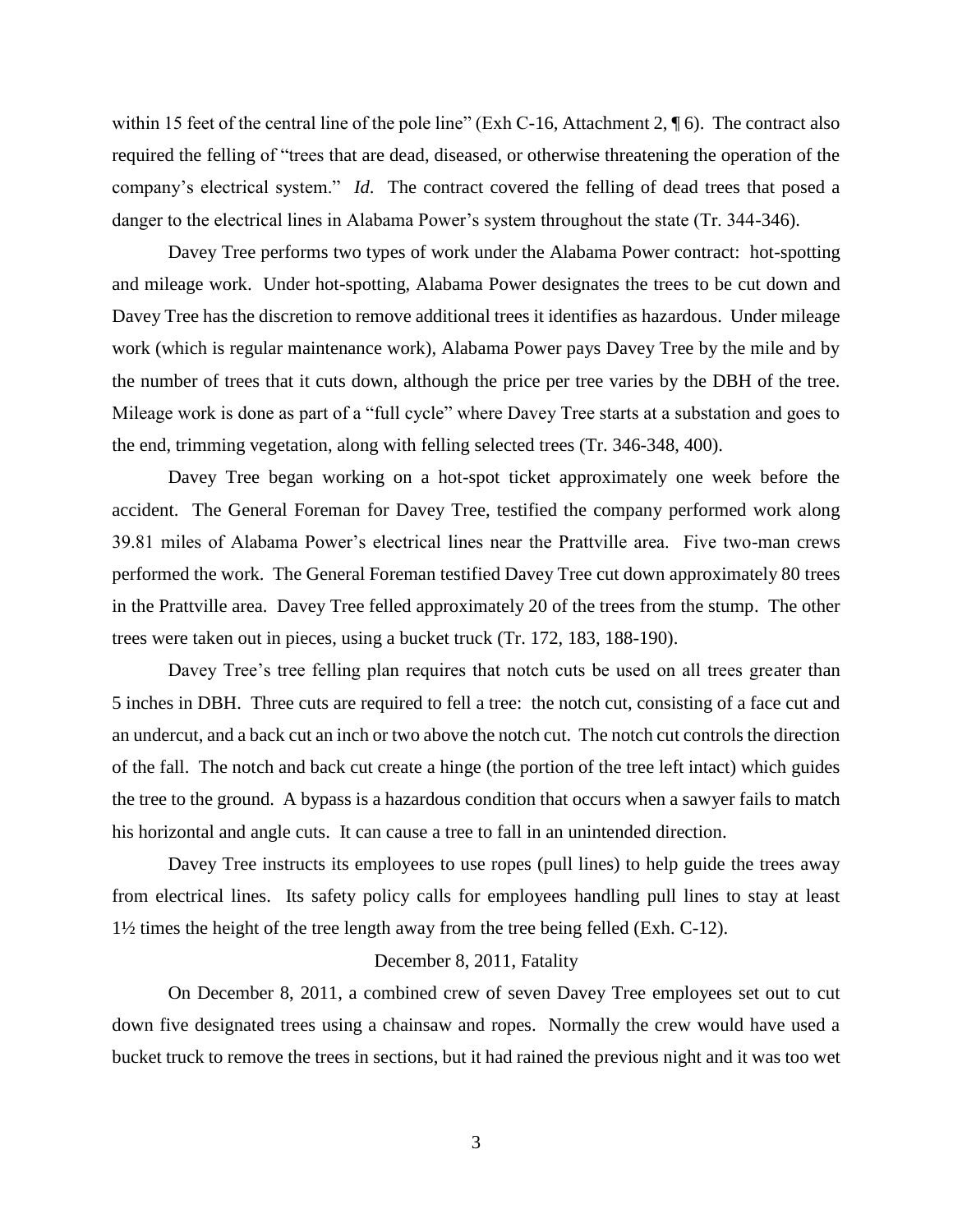to drive the truck across the ditch. Instead, the General Foreman instructed the employees to put a rope around each tree and fell them one at a time (Tr. 159-160, 192-193, 194, 426).

The General Foreman supervised the felling of the first tree (referred to as "Tree #1") using a rope and a chainsaw. After Tree #1 was felled, the General Foreman received a phone call informing him he was needed at another site (Tr. 1989-202). He departed, leaving a Foreman in charge. The Foreman and the deceased employee decided to remove the next two trees (Trees #2 and #3) in tandem, which is prohibited by Davey Tree's safety policy. Tree #2 was approximately 71 feet tall and 20 inches in diameter. Tree #3 was approximately 90 feet tall (Tr. 40-41). The crew placed a single rope around Tree #3 and looped it around Tree #2, then anchored the rope to a come-along secured to a sweet gum tree (Exh C-3; Tr. 210, 455). Four employees manned the ropes while the sawyer placed a single level back cut in Tree #2 and then made a notch cut and a back cut in Tree #3. After completing the cuts on Tree #3, the crew pulled on the come-along. Tree #3 came down, hitting Tree #2. Both trees fell in the direction of the crew members manning the come-along. Tree #2 struck and killed one of the crew members (Exhs. C-3 and C-4).

The next day, OSHA compliance and safety and health officer (CSHO) Stephen Day arrived at the Prattville site. Over the course of several days, he interviewed employees and took measurements and photographs. On June 6, 2012, the Secretary issued the instant citation.

### The Citation

The Secretary has the burden of establishing the employer violated the cited standard.

To prove a violation of an OSHA standard, the Secretary must show by a preponderance of the evidence that (1) the cited standard applies; (2) the employer failed to comply with the terms of the standard; (3) employees had access to the violative condition; and (4) the cited employer either knew or could have known with the exercise of reasonable diligence of the violative condition.

*JPC Group, Inc*., 22 BNA OSHC 1859, 1861 (No. 05-1907, 2009).

Davey Tree stipulates elements (3) and (4) of the Secretary's burden of proof. It concedes its employees were exposed to a hazardous condition and it was aware of the hazard. Davey Tree argues, however, that it works in the arborist industry and not the logging industry. Davey Tree asserts the Secretary has cited it under an incorrect standard, and that the Citation should be vacated.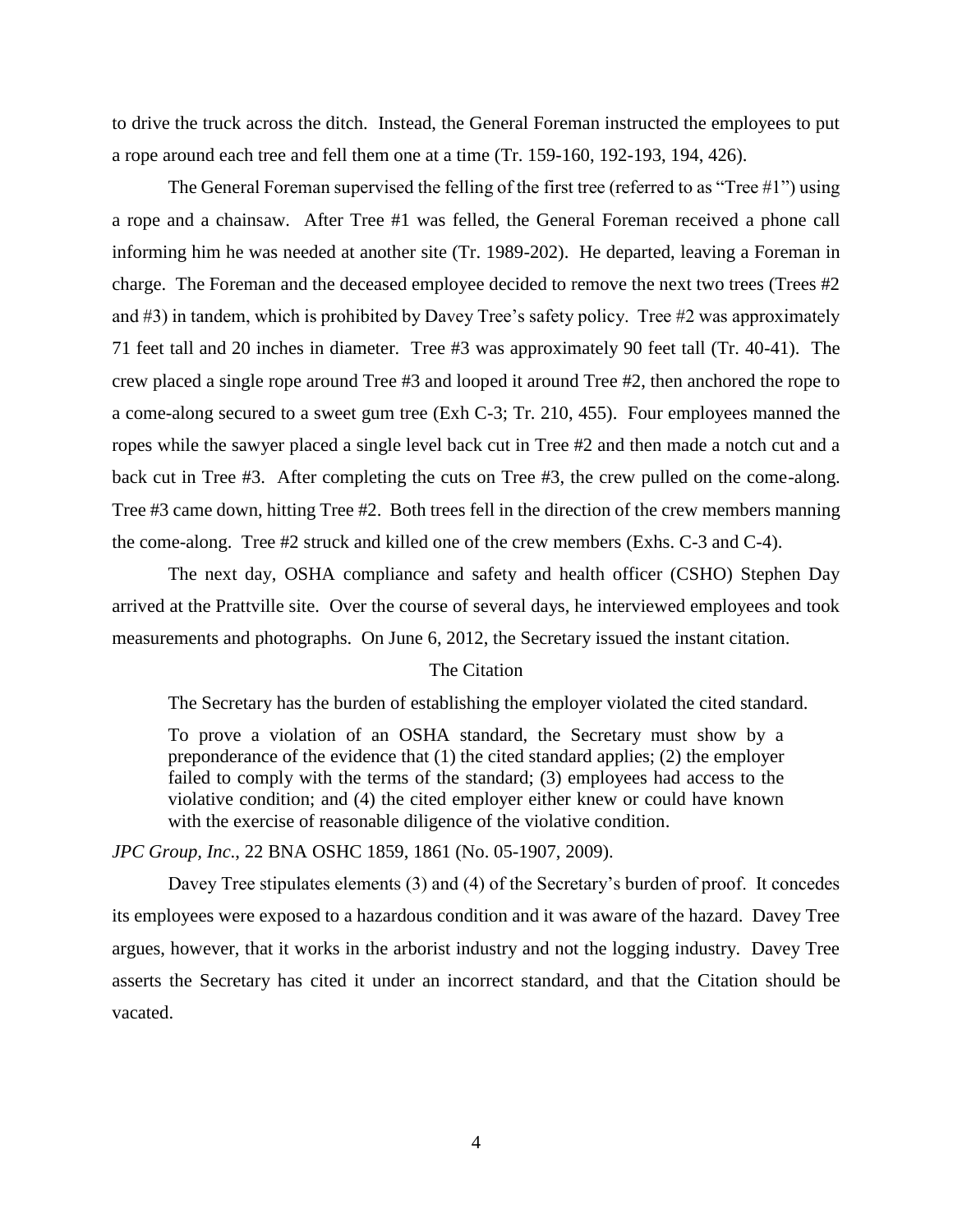## Items 1 and 3b: Alleged Serious Violations of §§ 1910.266(d)(2)(ii) and 266(d)(6)(i)

Item 1 of the Citation alleged a serious violation of  $\S 1910.266(d)(2)(ii)$ :

Tree felling operations, 1243 Lower Kingston Rd., Prattville, AL 36067: On or about December 08, 2011, and at times prior to; the employer failed to ensure that the first-aid kit contained the minimum listed items in Appendix A to include: two triangular bandages, scissors, at least one blanket, tweezers, splint, and directions for requesting emergency assistance.

Section 1910.266 (d)(2)(ii) provides:

At a minimum, each first aid kit shall contain the items listed in Appendix A at all times.

Davey Tree concedes its onsite first aid kit did not include all of the items listed in

Appendix A (Tr. 239).

Item 3b of the Citation alleges a serious violation of  $\S$  1910.266(d)(6)(i):

Tree Felling operations, 1243 Lower Kingston Rd., Prattville, AL 36067: On or about December 08, 2011, and at times prior to: the employer failed to ensure that adequate spacing was provided between employees so that employee actions would not create struck-by or crushing hazards for employes.

Section 1910.266 (d)(6)(i) provides:

Employees shall be spaced and the duties of each employee shall be organized so the actions of one employee will not create a hazard for any other employee.

Joseph Tommasi, Davey Tree's Director of Corporate Safety, stated that the crew involved in the December 8, 2011, fatality did not follow Davey Tree's own safety policies that day. He stated that, had the Secretary cited the company under the appropriate standard, he would have recommended that the company accept the citation (Tr. 511). Counsel for Davey Tree stated, "We concede the employees were too close to the tree being felled whether the cut was proper or not. We will concede the employees were too close" (Tr. 91).

### Applicability of the Cited Standard

Section 1910.266(b)(1) defines the scope of the logging standard. It states § 1910.266 covers "all types of logging, regardless of the end use of the wood." Section 1910.266(b)(2) provides, "This standard applies to all logging operations as defined by this section." "Logging operations," as defined by  $\S$  1910.266(c), are:

Operations associated with felling and moving trees and logs from the stump to the point of delivery, such as, but not limited to, marking danger trees and trees/logs to be cut to length, felling, limbing, bucking, debarking, chipping, yarding, loading,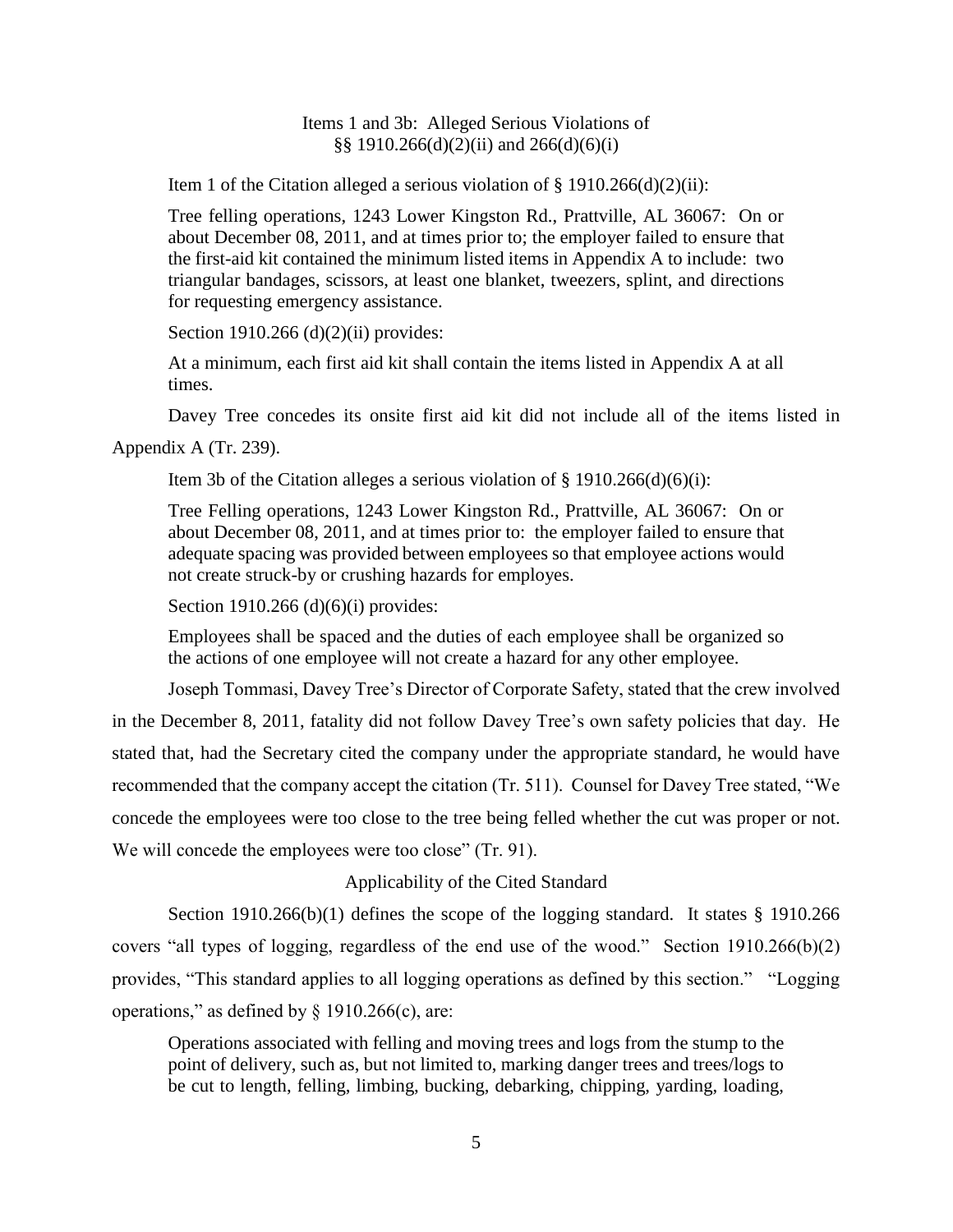unloading, storing and transporting machines, equipment and personnel to, from the between logging sites.

Davey Tree's first line of attack starts with the fifth word of the "logging operations" definition. Davey Tree contends that since "logging operations" is defined as "felling *and* moving trees," its activities are not covered by the definition. It is undisputed that Davey Tree does not move the trees once they are felled. In fact, Davey Tree prohibits its employees from selling any trees or vegetation it removes (Tr. 397-398, 480).

At first blush, Davey Tree's argument appears to be the logical conclusion based on the plain language of the definition. However, earlier this year Judge Dennis Phillips issued a decision addressing this exact question in great detail and finding that the Secretary's interpretation holds sway. Judge Phillips's decision *Davey Tree Expert Co.*, (No. 11-2556, 2013), hereinafter *Davey Tree Pennsylvania*, is currently an unreviewed judge's decision that is not binding on the court.<sup>1</sup> "[I]t is well-settled that an unreviewed administrative law judge's decision has no precedential value. *See In re Cerro Copper Prods. Co.*, 752 F.2d 280, 284 (7<sup>th</sup> Cir. 1985) (holding that "[a]n unreviewed ALJ decision does not bind the OSHRC or the courts as precedent") (citations omitted)." *Elliot Construction Co*., 23 BNA OSHC 2110 (No. 07-1578, 2012).

While *Davey Tree Pennsylvania* is not precedential, the court finds it apposite to the case at hand. The fact pattern is close to the one in the instant proceeding. In that case, a Davey Tree employee was struck and killed during a tree felling undertaken pursuant to a line-clearing contract with the Pennsylvania Electric Company. The Secretary cited Davey Tree for a serious violation of § 1910.266(d)(6)(1), the adequate spacing standard that is cited in one of the two items at issue here. The sole issue Judge Phillips deals with in his 86-page decision is whether the § 1910.266 logging standard applies to the work Davey Tree's Pennsylvania crew was performing at the time of the employee fatality. Judge Phillips's discussion of the applicability issue is comprehensive, exhaustive, and, for this court, ultimately persuasive. For that reason, the court will summarize the *Davey Tree Pennsylvania* case and apply its reasoning to the instant proceeding.

 $\overline{a}$ 

<sup>1</sup> The Review Commission directed *Davey Tree Pennsylvania* for review on July 31, 2013.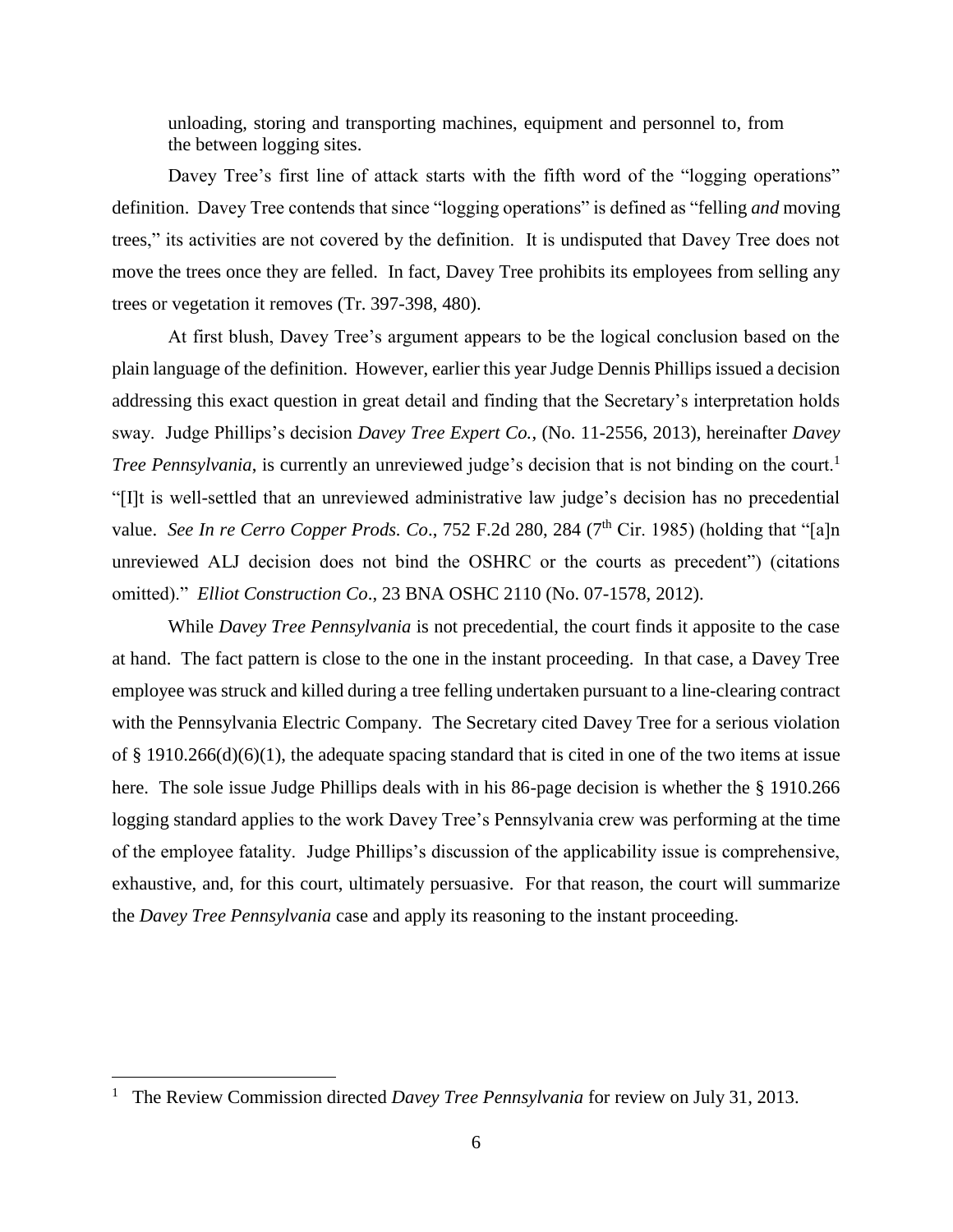### *Davey Tree Pennsylvania*

Davey Tree was under contract with Pennsylvania Electric to keep its electrical lines and right-of ways clear of trees and vegetation. On February 23, 2011, a Davey Tree crew was working inside a gated community named Treasure Lake. The area was "residential, with woods, back roads, back lots, empty lots, and areas with no roads or houses." *Davey Tree Pennsylvania*, pp. 5- 6.

The crew decided to fell a "danger" tree, estimated to be 70 to 80 feet tall and located 25 to 30 feet from the power lines. The crew attached a rope to the tree and then attached it to a comealong secured to an anchor tree. The sawyer made the notch cut and back cut while crew members took turns cranking the come-along. As the tree started falling, one of its limbs hit the limb of another tree. This caused the falling tree to spin off its stump. The falling tree then hit a third tree knocking it over. The third tree struck and killed a member of the Davey Tree crew. The Secretary cited Davey Tree for inadequate spacing (as in this case) under the § 1910.266 standard. As in this case, Davey Tree argued that it was not engaged in a logging operation. Instead, Davey Tree argued that  $\S 1910.269(r)$  is the applicable standard. Section 1910.269(r) is captioned "Lineclearance tree trimming operations" and provides, "This paragraph provides additional requirements for line-clearance tree-trimming operations and for equipment use in these operations."

Davey Tree also cites American National Standards Institute (ANSI) Z133.1, which addresses arboricultural conditions and practices when working near energized electrical lines. These conditions are not fully addressed by § 1910.269 and are not addressed at all in the § 1910.266 logging standard.

### Interpretation of "Felling and Moving Trees"

Judge Phillips first discusses the troublesome phrase "felling and moving trees" in the definition of "logging operations" found at § 1910.266(c). Judge Phillips notes that under *Martin v. OSHRC* (*CF&I*), 499 US. 144, 157-158 (1991), the Supreme Court held the Commission must defer to the Secretary's interpretation of an ambiguous regulation only if it is reasonable, taking into account "whether the Secretary has consistently applied the interpretation embodied in the citation," "the adequacy of notice to regulated parties," and "the quality of the Secretary's elaboration of pertinent policy considerations."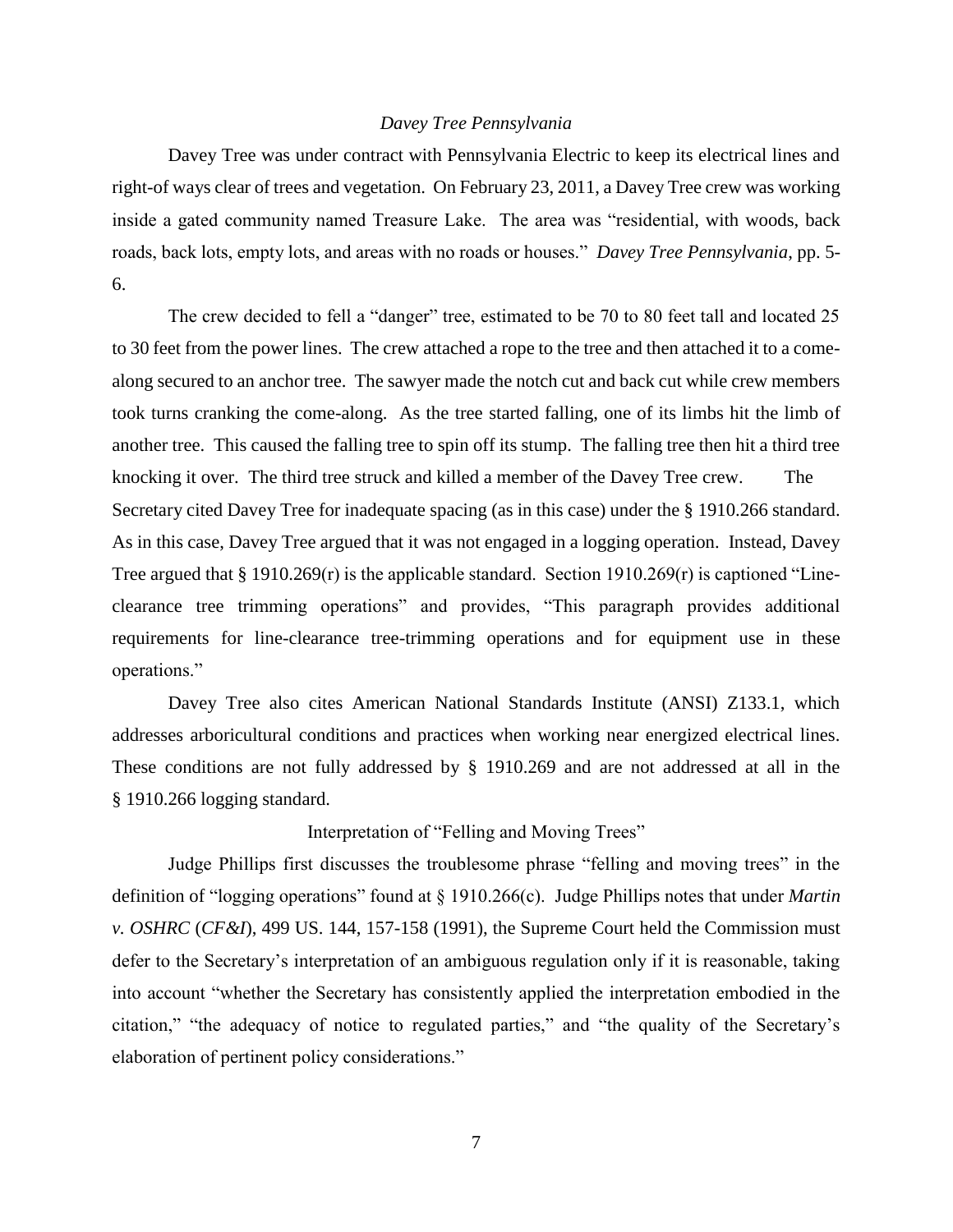Judge Phillips then conducts a review of cases where the Commission considered whether "and" can sometimes mean "or" and concludes that the Commission has found that it can. *Davey Tree Pennsylvania* at 50-51. Judge Phillips finds that the entire definition of "logging operations" shows that "and" is used in a cumulative or disjunctive sense, not in the strictly conjunctive sense urged by Davey Tree. He also finds the Secretary's interpretation to be consistent with a formal pronouncement the Secretary issued in 2006, in his brief for *Pettey Oil Field Services, Inc*., 2006 WL 2050961 at \*\*1,4. (No. 05-1039, 2006). In that case, the Secretary cited an employer under § 1910.266 for allowing its employees to push down trees with heavy machinery to clear an area for the installation of gas lines. The trees were not moved from the site, but pushed to the side and cut into pieces, where they were left to decompose. Judge Phillips concludes *Pettey Oil Field* establishes that since at least 2006, the Secretary has formally interpreted "logging operations" to "include felling operations in which the wood is left onsite to decompose. There is no evidence that the Secretary has ever departed from that interpretation in any proceeding before the Commission. [His] consistent interpretation of 'logging operations' is pronounced through the formal means of an administrative adjudication suggests that it is entitled to deference." *Davey Tree Pennsylvania* at 54.

Judge Phillips "finds the Secretary's interpretation to be reasonable and concludes that the logging standard can apply where there is felling but no moving of trees." *Id*. at 55. In the present case, the arguments made by the Secretary and Davey Tree on this issue are virtually identical to the ones they made before Judge Phillips. The court agrees with Judge Phillips's reasoning and accordingly finds that § 1910.266 applies to conditions where trees are felled but not moved.

# *Deference to the Secretary's Directives*

Finding that the logging standard applies to felled but unmoved trees does not end the inquiry, however. The Secretary must still establish Davey Tree was engaged in a logging operation at the time of the December 8, 2011, fatality. Over the years the Secretary has issued a number of contradictory documents in his attempts to clarify his position as to what constitutes a logging operation.

In *Davey Tree Pennsylvania* and in the instant case, the respective CSHOs relied on a compliance directive in recommending the citations. CPL-02-01-045 (Directive 45), was issued by the Secretary on August 12, 2008 (Exh. C-14). Directive 45 is entitled, "Citation Guidance Related to Tree Care and Tree Removal Operations."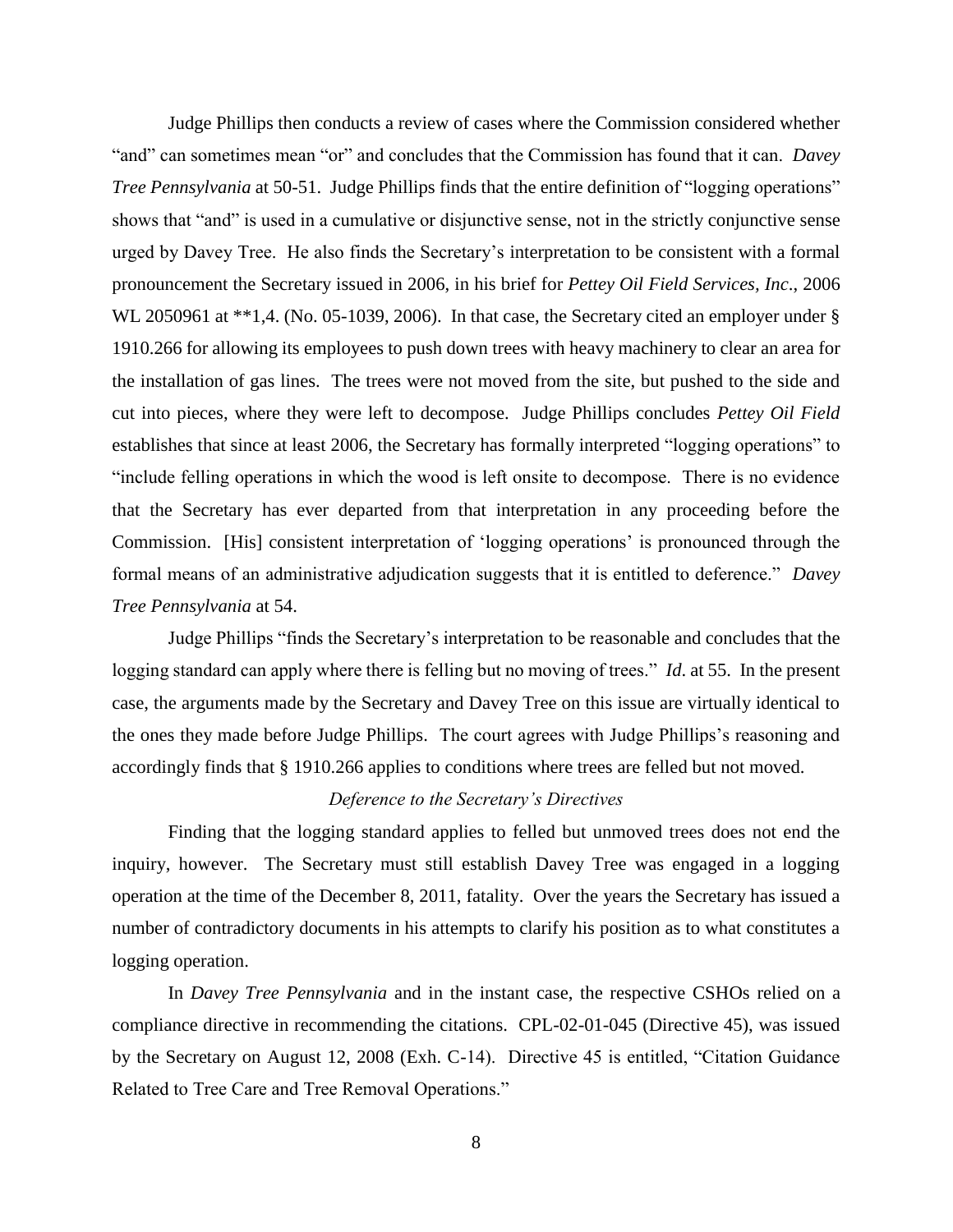In his decision, Judge Phillips recounts the history of the Secretary's conflicting statements over the years leading up to issuance of Directive 45. He states, "That history demonstrates that the path the Secretary traveled here in arriving at [his] current interpretation is a twisted and winding road that is anything but a model of consistency." *Id*. at 57.

Judge Phillips goes on to provide an in-depth review of the Secretary's various interpretations. In the interest of judicial economy, the court will not repeat the history here (it can be found at pages 57 through 70 of *Davey Tree Pennsylvania*). The court notes, however, that the same evidence and arguments were advanced in the instant case on this issue which is a wholly legal one. The court agrees with Judge Phillips's conclusion that "the Secretary is not entitled to deference insofar as [he] interprets the logging standards to be applicable to arborists in the line clearing industry whenever they are involved in removing trees from the stump." *Id*. at 70.

#### Directive 45

In his decision, Judge Phillips finds that Directive 45 was not a proper instrument to announce an expansion of the applicability of the logging standard to the line clearing industry without engaging in Notice and Comment rulemaking as required by the Administrative Procedure Act (APA). He finds, however, that Directive 45 "provides a framework for determining when the logging standard may apply to line clearance." *Id*. at 73. He proceeds to apply the factors in Directive 45 to the facts in his case and finds "that neither Davey Tree nor a reasonable person in the line clearing industry would conclude that 29 C.F.R.  $\S$  1910.266(d)(6)(i) applied to" the work the Pennsylvania Davey Tree crew was performing. *Id*.

Directive 45 lists six factors the CSHO should consider when deciding whether or not to cite an employer under the § 1910.266 logging standard: (1) the scale and complexity of the tree removal project; (2) the number of trees removed; (3) the type of equipment or machines used to perform the tree removal; (4) the location of the tree removal project; (5) the size of the land/lot where the tree removal project is performed; and (6) the use of mechanical equipment to fell and remove trees.

CSHO Stephen Day conducted OSHA's inspection in the instant case. He conceded Directive 45 provides no guidance regarding how much weight should be given to any particular factor. It offers no clarification for vague terms such as "substantial" number of trees, "large" tract of land and "rural" or "remote" areas. CSHOs must use their own subjective judgment when applying the factors (Tr. 153-157).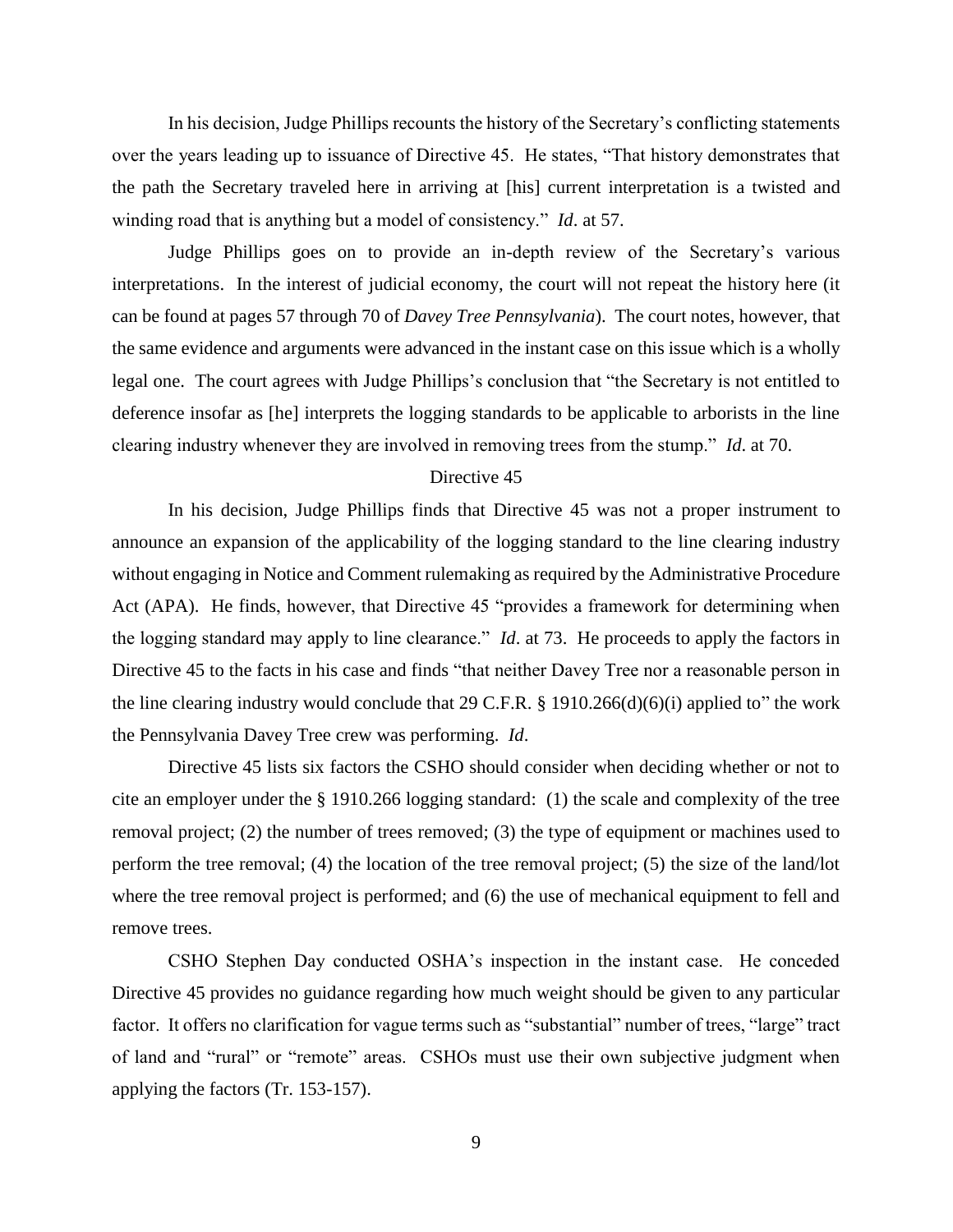CSHO Day testified he determined the logging standard applied based on this assessment:

The employees were engaged in an activity where they were cutting down a large number of trees in a rural area. The project was ongoing. It had been underway for a couple of weeks and was likely to go on for several more. The employees were engaged in removing trees whole while they were on the site. They were also engaged in removing trees that were damaged and dead trees.

The technique that they were using, the manual felling techniques, were commonly – or the type of techniques that are commonly used in a logging operation.

Because of the type of work that the employees were doing, they were subjected to struck-by hazards and other hazards that would be logging-related hazards. Therefore, the employer in my view would have been required to adhere to the 266 requirements while engaged in an activity.

### (Tr. 113).

The court must determine whether, based on the factors set forth in Directive 45, the Secretary established that a reasonable person familiar with the logging industry would recognize that Davey Tree was involved in logging operations the day of the fatality in Prattville, Alabama.

# Factors

# *Factor A*

- A. The Scale and Complexity of the Tree Removal Project:
	- 1. The scale and complexity of tree removal are key factors in determining whether the *Logging operations* standard applies.
		- a. The scale of logging operations typically includes cutting down a substantial number of trees on a large tract of land
		- b. In contrast, there are small-scale tree removal activities, such as when an employer is asked to remove one or a few trees from the yard of a private residence, that typically would not be considered logging.
	- 2. Complexity of a tree removal project takes into account concepts such as the amount of time and equipment needed to perform the project. For example:
		- a. Logging operations typically takes days to months to complete and involve the use of a variety of rough terrain machinery.
		- b. In comparison, the removal of several trees from a residence may take only a few hours to a few days and generally would not be considered a logging operation.
	- 3. The presence of unusually hazardous conditions also may be relevant in assessing the complexity of a tree removal project. For example, removing a significant number of trees damaged in a major storm (e.g., a tornado,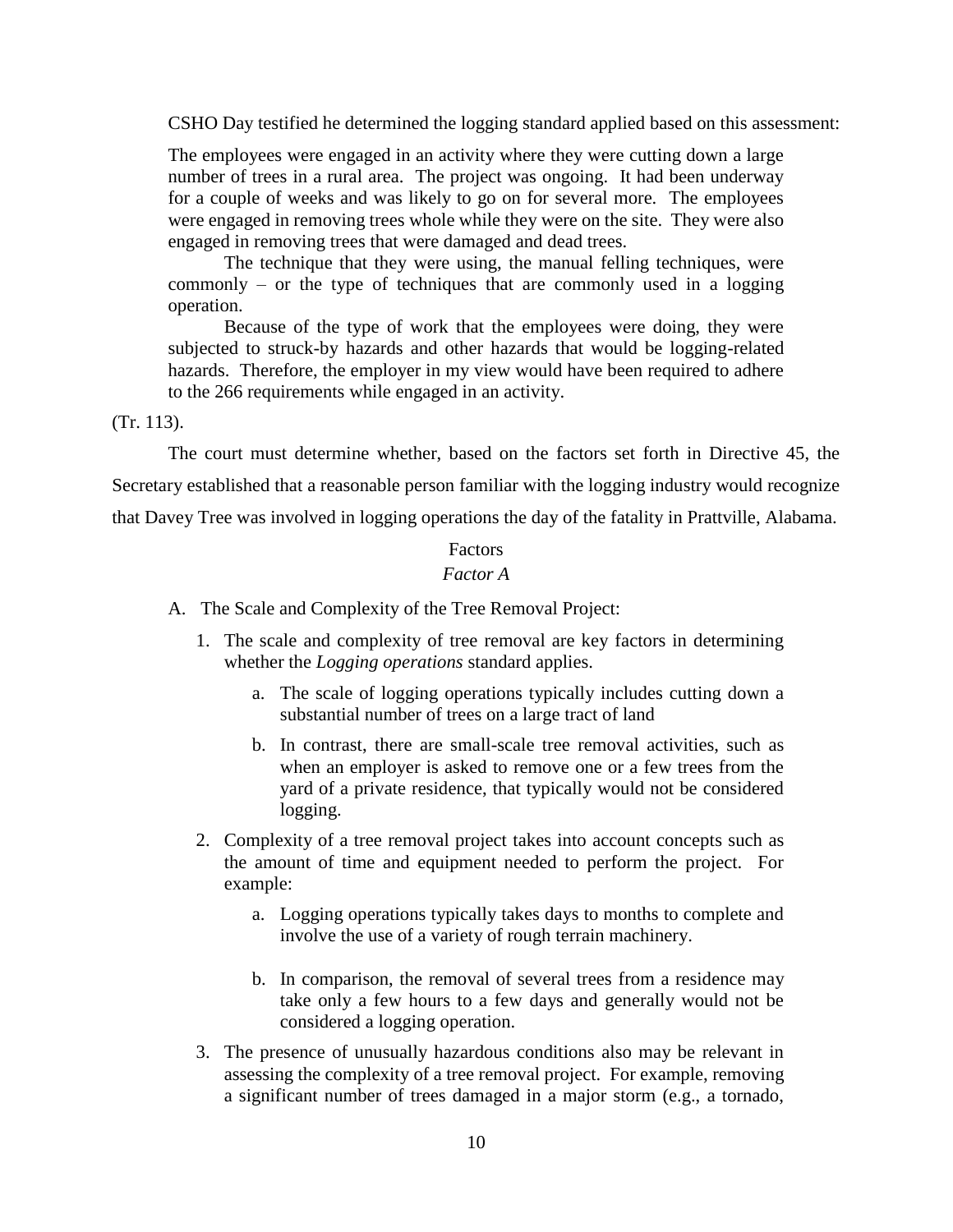hurricane, flood, or ice storm) may expose employees to additional or unfamiliar hazards (e.g., lodged trees or spring poles) that may more closely represent the type of hazards present in the logging industry and predictably would require more extensive protective measures.

(Exh C-14).

CSHO Day testified with regard to Factor A:

We considered the scale and complexity of this tree removal project. As it points out here, a typical logging operation is different from a tree care on line clearing operation because of the number of trees that are removed over the course of a longer period of time where a line clearance would be a few trees over a short duration in a neighborhood or a non-rural area, maybe in someone's backyard or something like that. I considered each one of these three items under (A).

Also, there were unique hazards involved in this inspection (sic) as listed here in Item Number 3, this operation in Prattville involved the removal of dangerous trees because of their condition, and that was taken into account as well . . . .

[T]his project that Davey Tree was engaged in took place over several weeks and could go into several months. It involved more than just a few trees. It involved a growing number of trees as they progressed from site to site.

### (Tr. 119-120).

 $\overline{a}$ 

Davey Tree's General Foreman testified his crews felled approximately 80 trees total, only 20 of which were felled from the stump (Tr. 188, 246-247, 252-253). The Prattville hot-spotting work lasted for approximately two weeks (Exh. C-2, C-3, C-4). In a logging operation, an individual logger may fell 60 to 120 trees a day from the stump (Tr. 317-318, 759).<sup>2</sup>

Paul Cyr is a consultant in occupational safety and health matters in relation to forest product industries and the arborist industry, among others (Tr. 714). He worked as an OSHA CSHO for 22 years, under the designation of "logging safety specialist" (Tr. 715). Cyr assisted in drafting the § 1910.266 logging standard (Tr. 725-728). He was qualified as an expert in the areas of manual felling techniques and spacing; the operation of loggers and logging companies; and whether Davey Tree's activities in Prattville, Alabama, on December 8, 2011, were consistent with logging operations as the term is understood in the industry (Tr. 746-753). Cyr visited the Prattville site prior to the hearing (Tr. 768).

<sup>&</sup>lt;sup>2</sup> According to the Contracts Manager for Davey Tree's eastern utility services, Davey Tree felled at least 350 trees pursuant to the Alabama Power contract from January 1, 2011, to December 8, 2011 (Exh. C-23; Tr. 709, 712).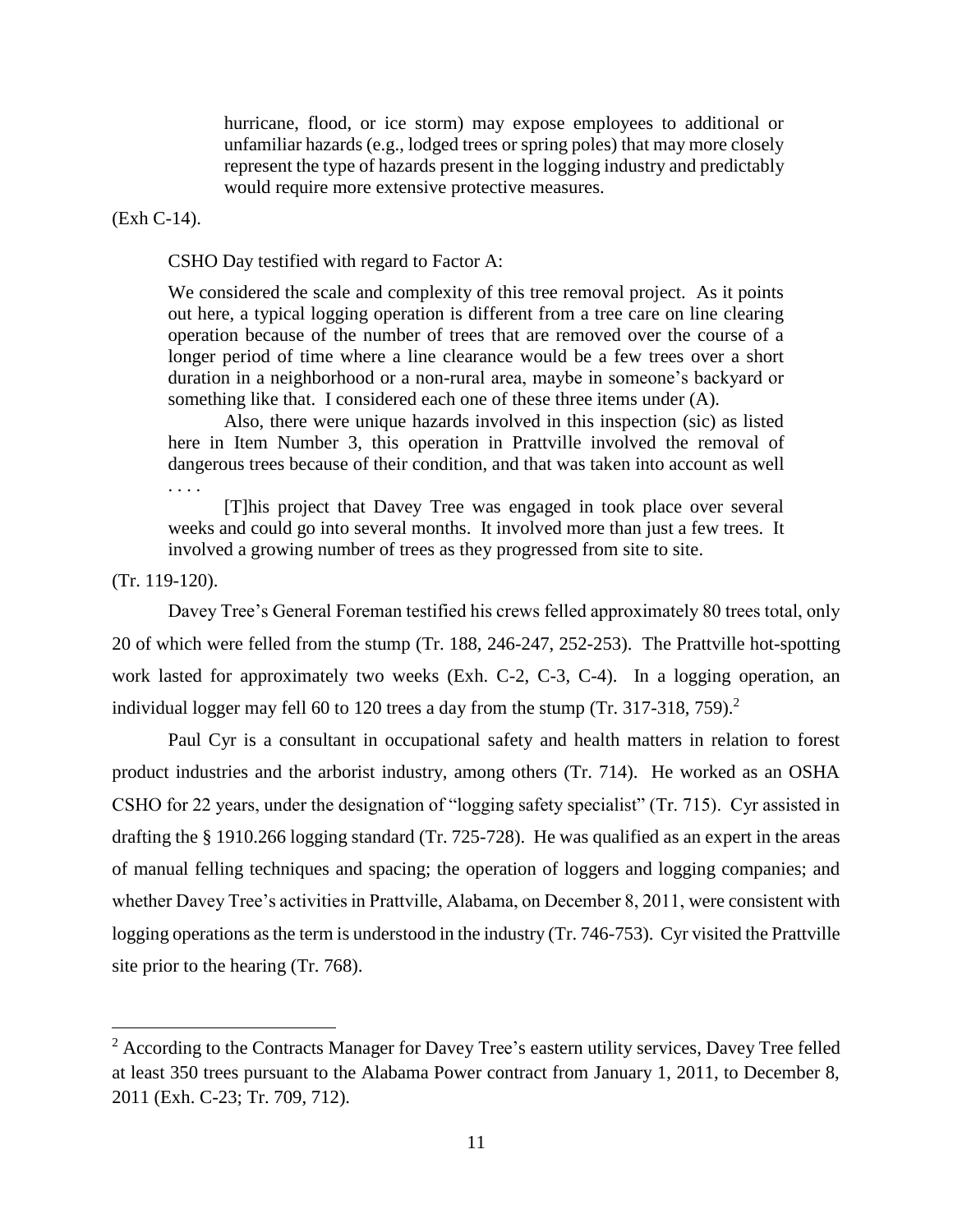Cyr testified, "A typical acreage for a viable logging operation will involve felling trees on many dozens and dozens of acres. It can run into the hundreds and even thousands of acres" (Tr. 758-759). In contrast, Cyr testified the area where the Davey Tree crew was working on December 8, 2011, was small: "[I]f you draw a square around from Tree #1 up to the sweet gum tree, back to Tree #3, back to the power line and back to Tree #1, I would say it's less than an acre" (Tr. 774).

Cyr assessed the scale and complexity of the Prattville operation in accordance with Factor

(A):

The scale was very small. There were only three trees that were felled. The trees that were felled were in fairly close proximity to a power line that was there. There were no logging machines, there were no log yards, there was no indication that anything at that site was on the scale of a typical logging operation.

The complexity, it was very, very noncomplex, if you will. It did not involve any rough terrain, it did not involve any environmental obstacles likes brooks or environmentally sensitive areas in the woods.

It was a very simple job of removing three trees that were in danger during a storm of striking a power line.

(Tr. 770).

Based on the record, a reasonable person would not conclude that the scale and complexity of the Prattville operation was commensurate with a logging operation. It was commensurate, however, with a typical line clearance operation.

### *Factor B*

- B. Number of Trees Removed.
	- 1. The number of trees being removed on a particular project is an example of the concept of project scale and information that the CSHOs shall document in determining whether the *Logging operations* standard applies.
		- a. Logging operations typically involve harvesting large numbers of trees for usable wood.
		- b. In contrast, the removal of one or several trees from a lot typically would not be considered a logging operation.
	- 2. Projects that involve the removal of multiple trees would be expected to present greater complexity, for example, if the trees are very large or tall. Such projects may involve several work areas and work crews, and require the use of particular felling methods to ensure the trees fall in the intended direction, and necessitate the use of heavy machinery.

### (Exh. C-14).

CSHO Day explained his application of Factor B to the Prattville operation: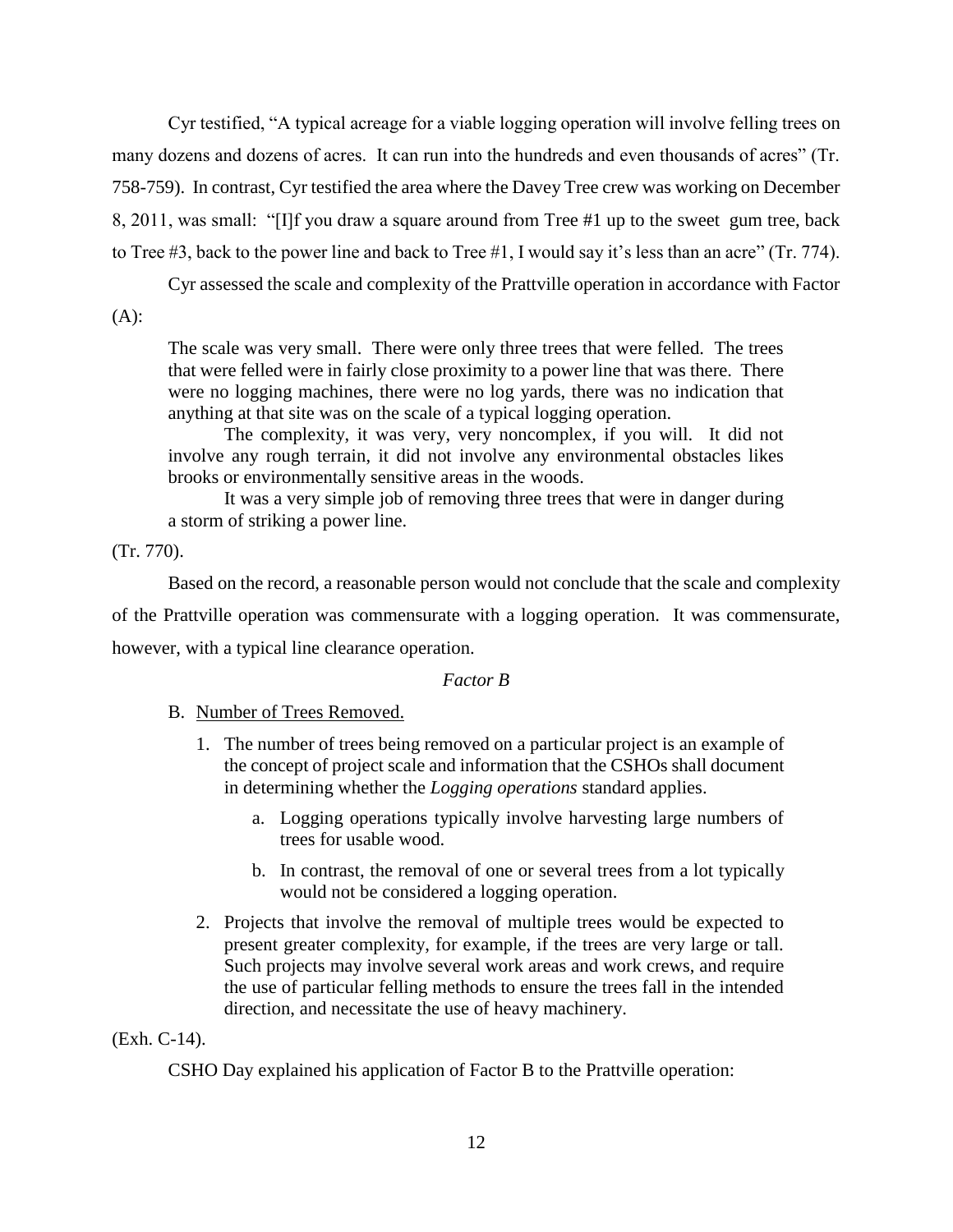The number of trees removed in this project, we were not talking one or two or just a few trees in one location in an urban or suburban area. We were talking about trees that were removed in a rural area, and as they moved from site to site, the number of trees that would be removed.

(Tr. 120).

The number of trees felled (three on December 8, 2011; twenty from the stumps overall) is addressed under Factor A. It is undisputed that Davey Tree was not "harvesting large numbers of trees for useable wood" as provided by Factor B(1)(a). It is also undisputed that Davey Tree did not use heavy machinery, as provided by Factor B(2).

A reasonable person applying Factor B to the number of trees felled at the Prattville location would not conclude that Davey Tree was engaged in a logging operation on December 8, 2011.<sup>3</sup>

# *Factor C*

# C. Type of Equipment or Machines Used to Perform Tree Removal Project.

 The Secretary maintains he has been prejudiced by the late disclosure of the billing records. At the hearing, the Secretary requested the court to strike Davey Tree's Notice of Contest and grant default judgment, or to draw an adverse inference from the failure to disclose the records. The court denied the request (Tr. 374-375).

 Even if the number of trees felled was significantly underestimated based on the billing records, the Secretary still failed to establish Davey Tree was engaged in a logging operation in accordance with the criteria listed in Directive 45. The "number of trees removed" is just one of six factors to be considered, and no one factor is dispositive of the determination whether an operation is a logging operation. The Secretary's claim he was prejudiced by the late disclosure of the billing records is rejected.

<sup>3</sup> On the second day of the hearing, the Secretary learned for the first time of the existence of billing records relating to the felling of trees pursuant to the contract between Davey Tree and Alabama Power. Davey Tree had not produced these records to the Secretary despite the Secretary's Request for Production No. 18, which asked for any documents "detailing how many trees were felled pursuant to the contract." Davey Tree responded to this request that it was "unaware of any responsive documents." Davey Tree's counsel asserted she was unaware of the documents until Davey Tree's Account Manager testified to their existence (Tr. 348, 373-378). Arrangements were made for Davey Tree's Contracts Manager to testify via telephone regarding the number of trees felled in 2011, as indicated by the billing records. She determined Davey Tree felled at least 350 trees between January 1 and December 8, 2011 (Tr. 709, 712).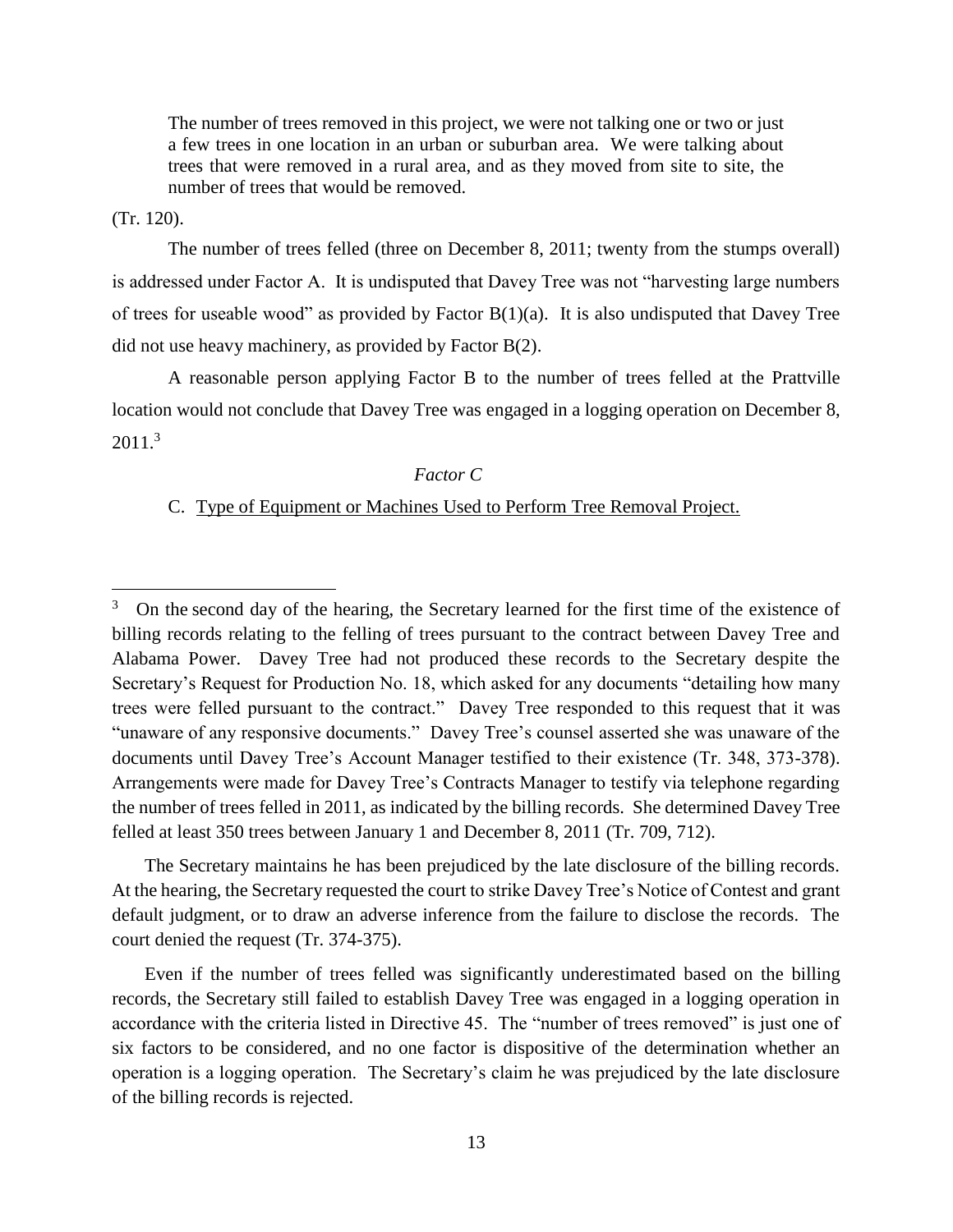- 1. Logging operations usually involve the use of heavy machinery to cut, move, and load trees [59 FR 51700, 51714-20]. For example:
	- a. Logging operations often use mechanical felling machines, such as tree shears or feller-bunchers to cut trees off at the base and bulldozers are often used to clear trees from land in preparation of construction activities. Logging operations also typically involve the use of yarding machines (e.g., skidders, tractors, or forwarders) to carry or drag felled trees to a landing for transport or further processing, and log loaders, log stackers and knucklebooms to lift logs onto trucks or into whole tree chippers. The logging standard contains provisions designed to protect employees from hazards associated with use of this equipment [59 FR 51698]. If a tree removal project involves these various types of rough terrain machines, then it is likely the *Logging operations* standard applies.
	- b. By contrast, a simple tree removal using a chain saw to cut down a tree, and a chipper to dispose of the branches and trunk pieces would not likely fall under the *Logging operations* standard.
- 2. It is important to note that the use of additional machinery (e.g., crane, aerial lift) to facilitate the tree removal is not itself a conclusive factor in determining if the Logging operations standard applies to the operation. Generally, overhead and gantry cranes, crawlers, locomotive cranes and truck cranes are either not used, or infrequently used in logging operations covered by the Logging operations standard [59 FR 51715].

(Exh. C-14).

It is undisputed that Davey Tree used none of the heavy machinery listed under Factor C in its Prattville operation. This factor weighs heavily in concluding Davey Tree was not engaged in a logging operation.

#### *Factor D*

D. The location of the Tree Removal Project.

Typically, logging operations take place in rural or remote areas, on undeveloped land, or on land that is to be developed. Performing tree removal in rural or remote locations can add to the project complexity. For example, in such locations hospitals and other medical services may not be available or able to reach the worksite quickly enough to ensure effective intervention. The first aid provisions of the *Logging operations* standard are designed with these circumstances in mind. If a number of trees are being removed in a remote or rural location, it is likely that the *Logging operations* standard applies [59 FR 51704-5]. However, the location of the tree removal project, by itself, does not determine whether the *Logging operations* standard applies. For example, clearing a number of trees from a tract of land in preparation for construction activities generally would be a logging operation wherever it is performed (e.g.,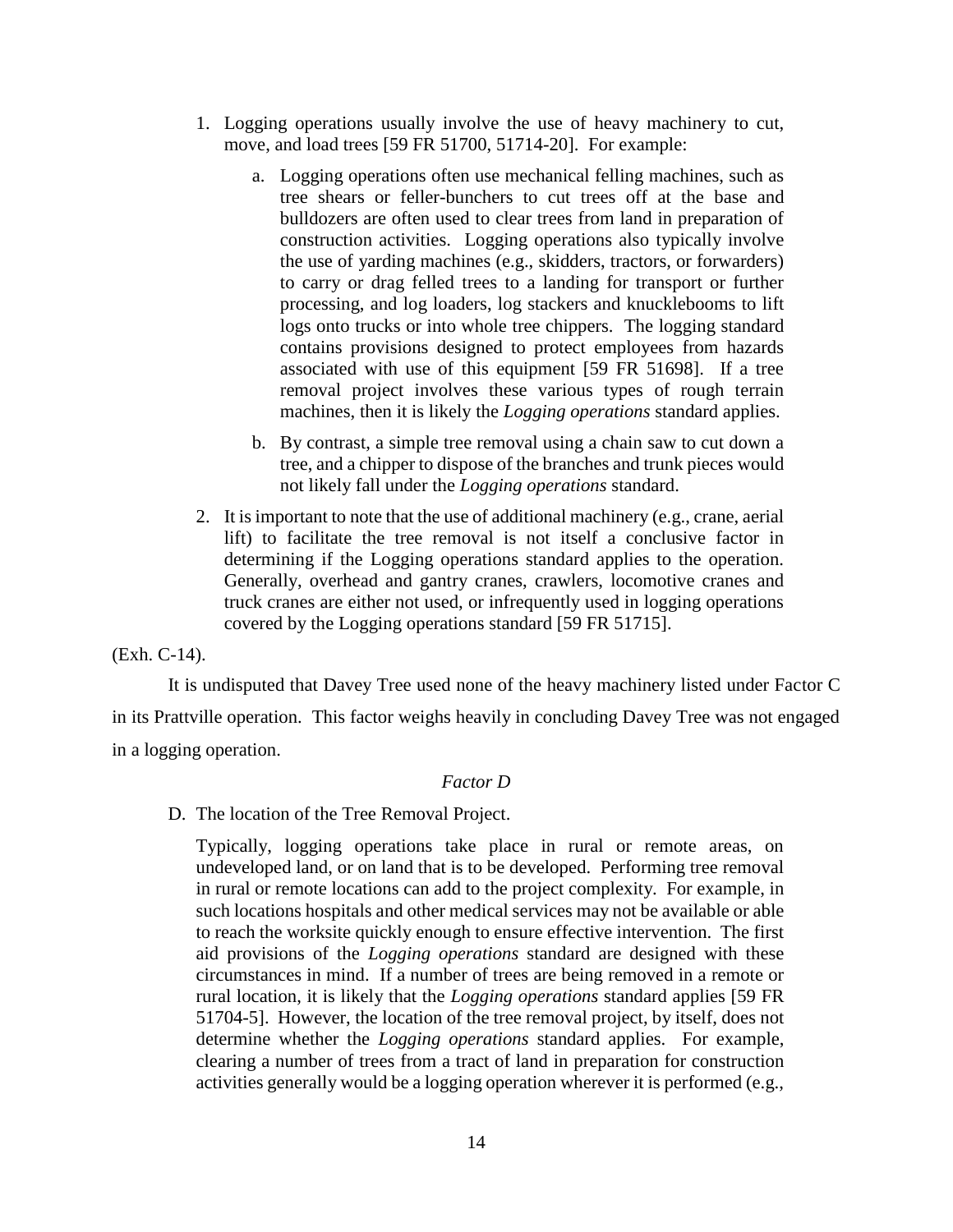undeveloped parcel in urban or suburban area) [59 FR 51699]. See Appendix A, Example 1.

(Exh. C-14).

CSHO Day classified Davey Tree's worksite on December 8, 2011, as rural. He stated, "Being a rural area, the location of medical services would not be as easy to come by if the activities were taking place in an urban setting or in a neighborhood in town" (Tr. 122).

The record does not support CSHO Day's contention that the worksite was in a rural area far removed from medical services. Davey Tree's Account Manager testified, without contradiction, that the distance between the accident site and the Autauga County Rescue Department, located in Prattville, is 2.5 miles, with a driving time of approximately 4 minutes (Tr. 405, 407). The distance between the accident site and Prattville's Baptist Hospital is approximately 4 miles. The Account Manager made the drive in approximately 9 minutes, driving the speed limit in a non-emergency vehicle (Tr. 407-408).

Cyr testified the accident site "was along a paved road, there was a house across the street, there was a house just up a short distance, probably three or four hundred feet up from where the felling site was, up along the power line" (Tr. 774).

The General Foreman testified that the day of the accident, the drive from the accident site to Wetumka, where he was meeting another crew, took 20 to 25 minutes (Tr. 208). He received the phone call informing him of the accident as he pulled up to the Wetumka site. He immediately turned around and drove back to the accident site. He stated he "flew back" with his emergency flashers on, and estimates he made the return trip in 15 to 20 minutes (Tr. 209, 213). Using the uppermost of the General Foreman's uncontested estimates, his round trip lasted 45 minutes. Presumably the accident did not occur the minute the General Foreman left, since it would take some time for the crew to arrange the ropes on the trees and for the sawyer to make the cuts. Even so, when the General Foreman returned to the site 45 minutes later, emergency medical services had already arrived at the site and had departed with the body of the deceased employee (Tr. 209).

The Secretary has failed to show that the worksite's location affected the availability of medical services, paved roads, or cell phone service. A reasonable person would not conclude the worksite was rural or remote as contemplated by Factor D. This factor supports Davey Tree's contention that it was not engaged in a logging operation the day of the accident.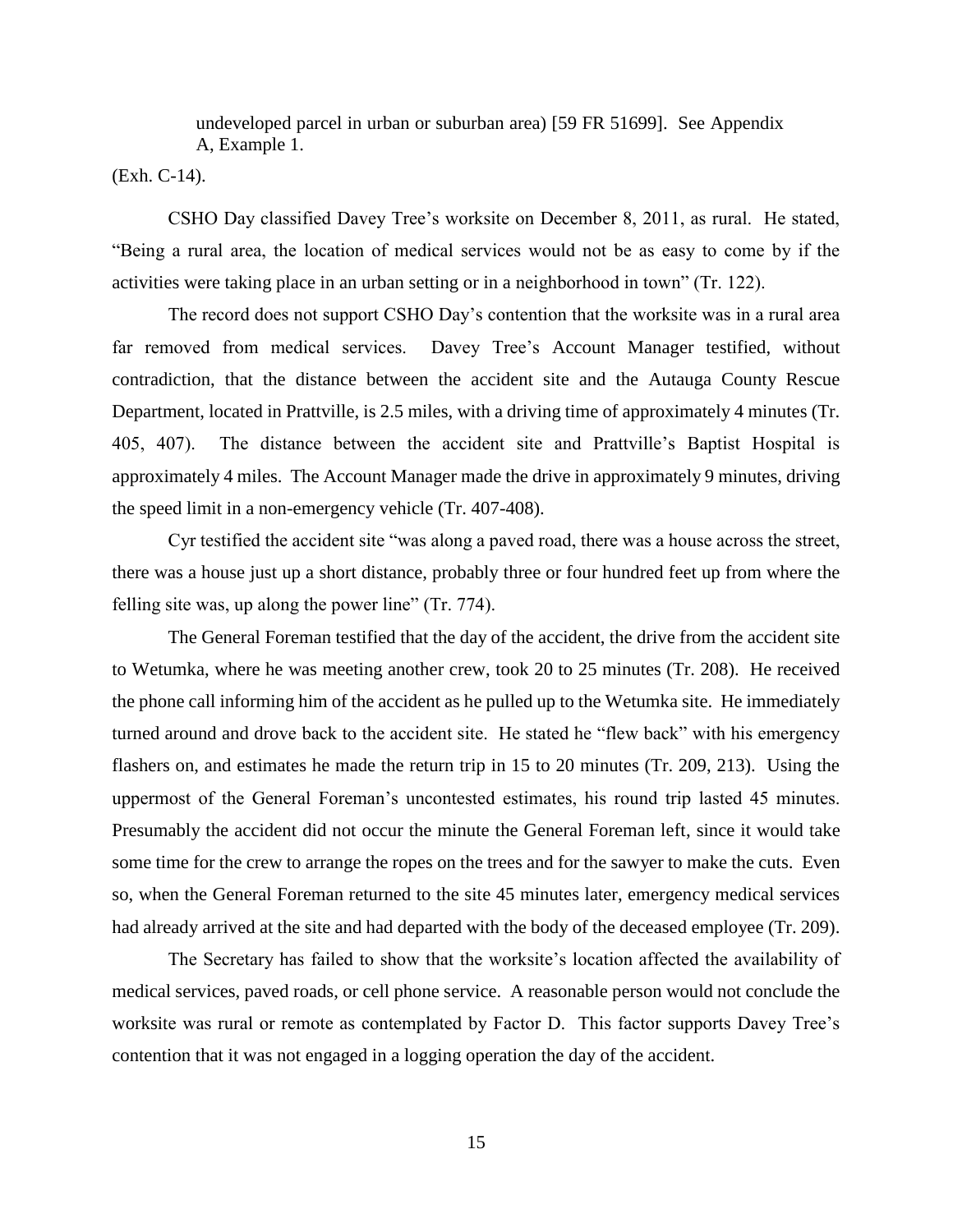## *Factor E*

E. Size of Land/Lot Where Tree Removal Project is Performed.

Typically, logging operations are performed on large tracts of land where there is space to cut trees down at once at the stump [59 FR 51706-8]. By contrast, on smaller lots, it may not be possible to remove a tree simply by cutting it at the stump.

(Exh. C-14).

 $\overline{a}$ 

"Large" is not defined in Directive 45. CSHO Day testified Davey Tree's activity "was taking place . . . over a large area, and it was not in one location where a few trees were being removed. It was several locations, several work sites over a large area" (Tr. 123).

This factor is duplicative of Factor A ("Scale and Complexity of the Tree Removal Project"). As noted, logging operations involve felling hundreds of trees over dozens or hundreds of acres (Tr. 758-759). Here, the worksite the day of the accident occupied less than one acre (Tr. 774). The entire two-week project spanned 39.81 miles, for a width of 30 feet.

A reasonable person applying the vague word "large," could conclude that the size of the tract of land being serviced by Davey Tree was consistent with both line-clearing work and a logging operation.

*Factor G <sup>4</sup>*

F. Factors that Do Not Apply.

The following factors should not affect the CSHO's determination about whether the Logging operations standard applies to a particular tree removal project:

- **1.** Whether the activity is done by a tree care employer or an outside contractor;
- **2.** Whether the activity is a regular part of the employee's work;
- **3.** Whether the activity is done by an employee, contracted on a temporary employment basis, such as a day laborer;
- **4.** Whether the tree removal project is performed on private or public property;
- **5.** Whether the removed tree(s) has/have commercial value; and
- **6.** Size of trees removed.

<sup>4</sup> Factor F is, counterintuitively, a list of factors that should play no part in the CSHO's determination of the application of the logging standard: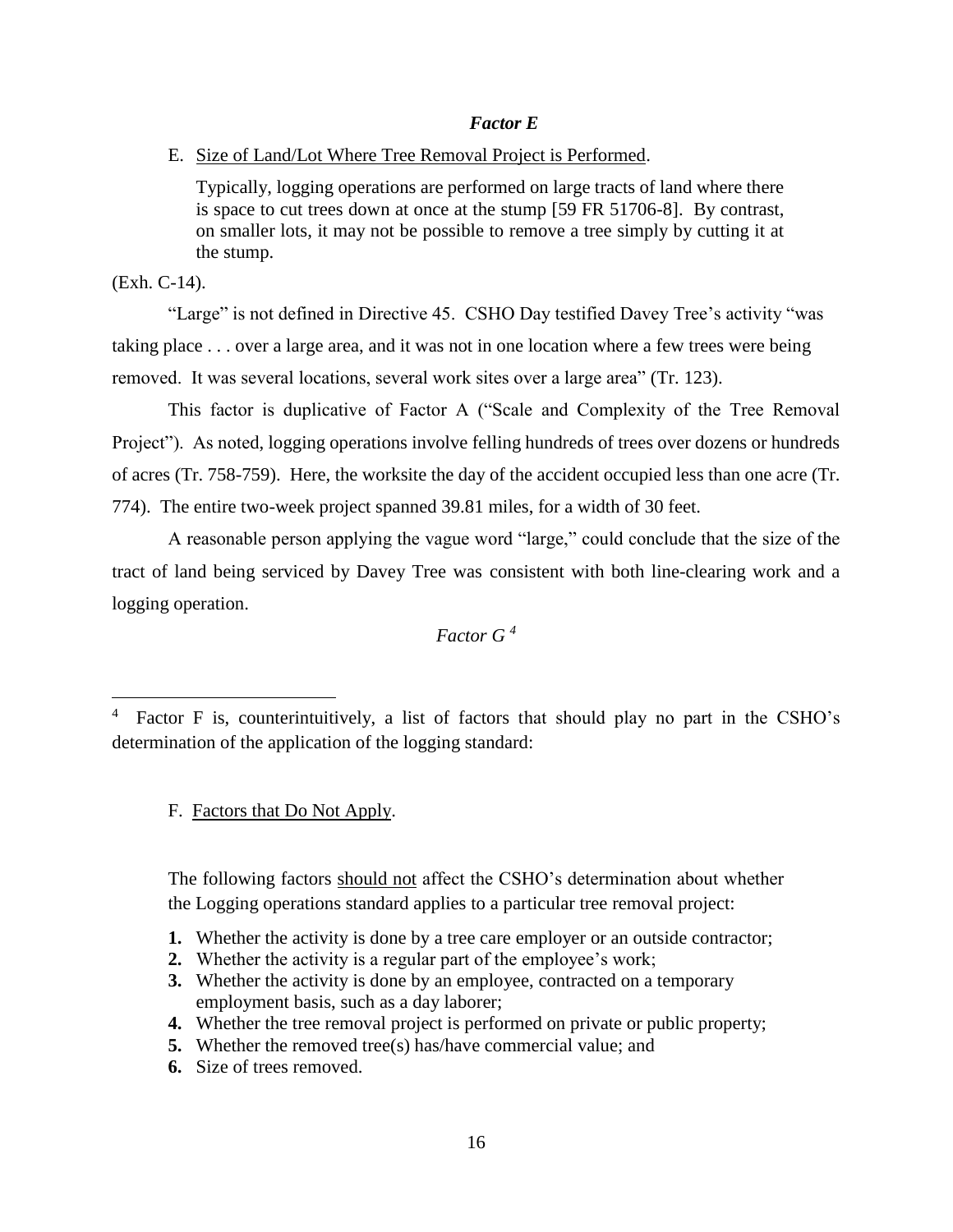G. Tree Removal Operations Using Mechanical Equipment.

In some instances, instead of removing a tree or trees by cutting them at the base or piecing them out, employers remove them using equipment and machines. This process, called mechanical felling, involves using equipment such as bulldozers to knock or push down standing trees. Mechanical felling often is used to clear land for construction. This type of mechanical felling operations will generally be subject to the requirements of the Logging operations standard, regardless of the employer's industry sector or the reason the trees are being removed.

# (Exh. C-14).

It is undisputed Davey Tree used no mechanical equipment to fell trees. Curiously, instead of weighing this factor against determining Davey Tree was engaged in a logging operation, CSHO Day dismissed it entirely from his calculations: "Well, there was no mechanical equipment involved in this type of activity that Davey Tree was using or actually what they were engaged in. I considered that section was not really applicable here" (Tr. 124).

A reasonable person assessing Factor G would conclude that, since Davey Tree was not using heavy equipment at the Prattville site, this factor weights against the classification of its work activity as a logging operation.

# *Weighing of Factors*

Weighing the factors set forth in Direction 45, the court concludes that neither Davey Tree nor a reasonable person in the line-clearing industry would conclude that the § 1910.266 logging standard generally, nor §§ 1910.266(d)(2)(ii) and (d)(6)(i) specifically, applies to the work in which Davey Tree was engaged in Prattville, Alabama, on December 8, 2011. In the words of Cyr, the Prattville worksite "was in no way, shape, or form a logging operation" (Tr. 776).

The court determines  $\S$  1910.266(d)(2)(ii) and (d)(6)(i) are not applicable to the cited condition.

# Findings of Fact and Conclusions of Law

This decision constitutes the findings of fact and conclusions of law in accordance with Fed.R.Civ.P. 52(a)(1).

### ORDER

Based upon the foregoing decision, it is ORDERED that:

 $\overline{a}$ 

<sup>(</sup>Exh. C-14).